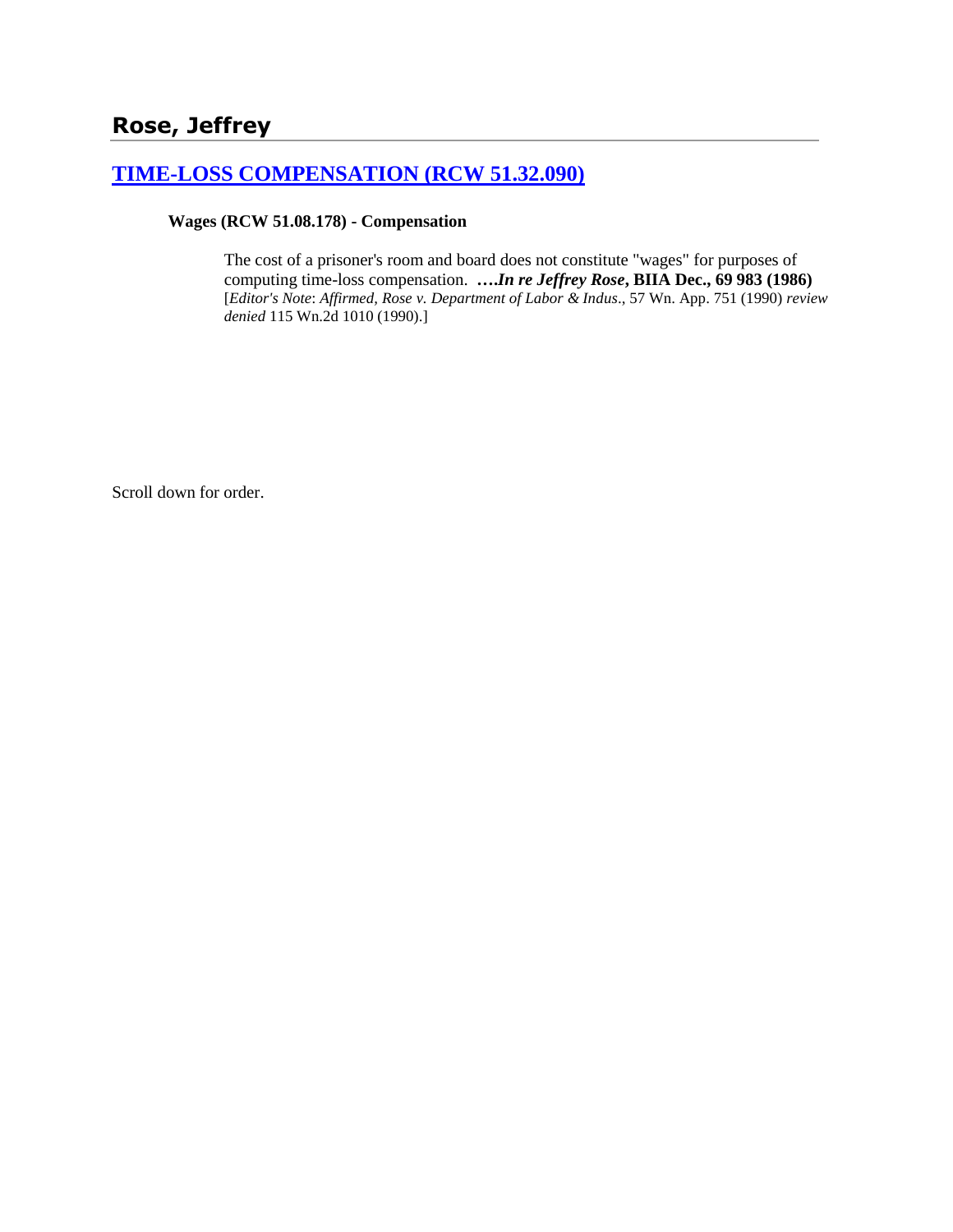#### **BEFORE THE BOARD OF INDUSTRIAL INSURANCE APPEALS STATE OF WASHINGTON**

**)**

**IN RE: JEFFREY ROSE ) DOCKET NO. 69,983**

**CLAIM NO. J-300594 ) DECISION AND ORDER**

APPEARANCES:

Claimant, Jeffrey Rose, by John W. Hayden, Jr.

Employer, Department of Natural Resources, by The Attorney General, per Victoria Sheldon and Robert KI. Costello, Assistants

Department of Labor and Industries, by The Attorney General, per S. Frederick Feller, Assistant

This is an appeal filed by the claimant on March 6, 1985 from an order of the Department of Labor and Industries dated January 23, 1985 affirming prior orders which paid time loss compensation beginning June 25, 1984 and thereafter, at the minimum statutory rate based upon wages of \$1.00 per day at the time of injury. **AFFIRMED**.

### **DECISION**

Pursuant to RCW 51.52.104 and RCW 51.52.106, this matter is before the Board for review and decision on timely Petitions for Review filed by the claimant and the employer to a Proposed Decision and Order issued on December 12, 1985 in which the orders of the Department were reversed, and this claim remanded to the Department of Labor and Industries with instructions to pay the claimant time loss compensation upon a wage base including \$44.49 per day, cost of maintenance, as well as actual wages paid, but with no further adjustment.

The question for decision is whether the cost of board, housing, fuel and other maintenance, pegged herein by stipulation of the parties at \$44.49 per day, "received" by the claimant, Jeffrey Rose, while a prisoner at the Cedar Creek Honor Camp, constituted "wages" for purposes of computing Mr. Rose's time loss compensation.

RCW 51.08.178 provides in material part:

"The term "wages" shall include the reasonable value of board, housing, fuel or other consideration of like nature received from the employer . . ." (emphasis supplied)

1